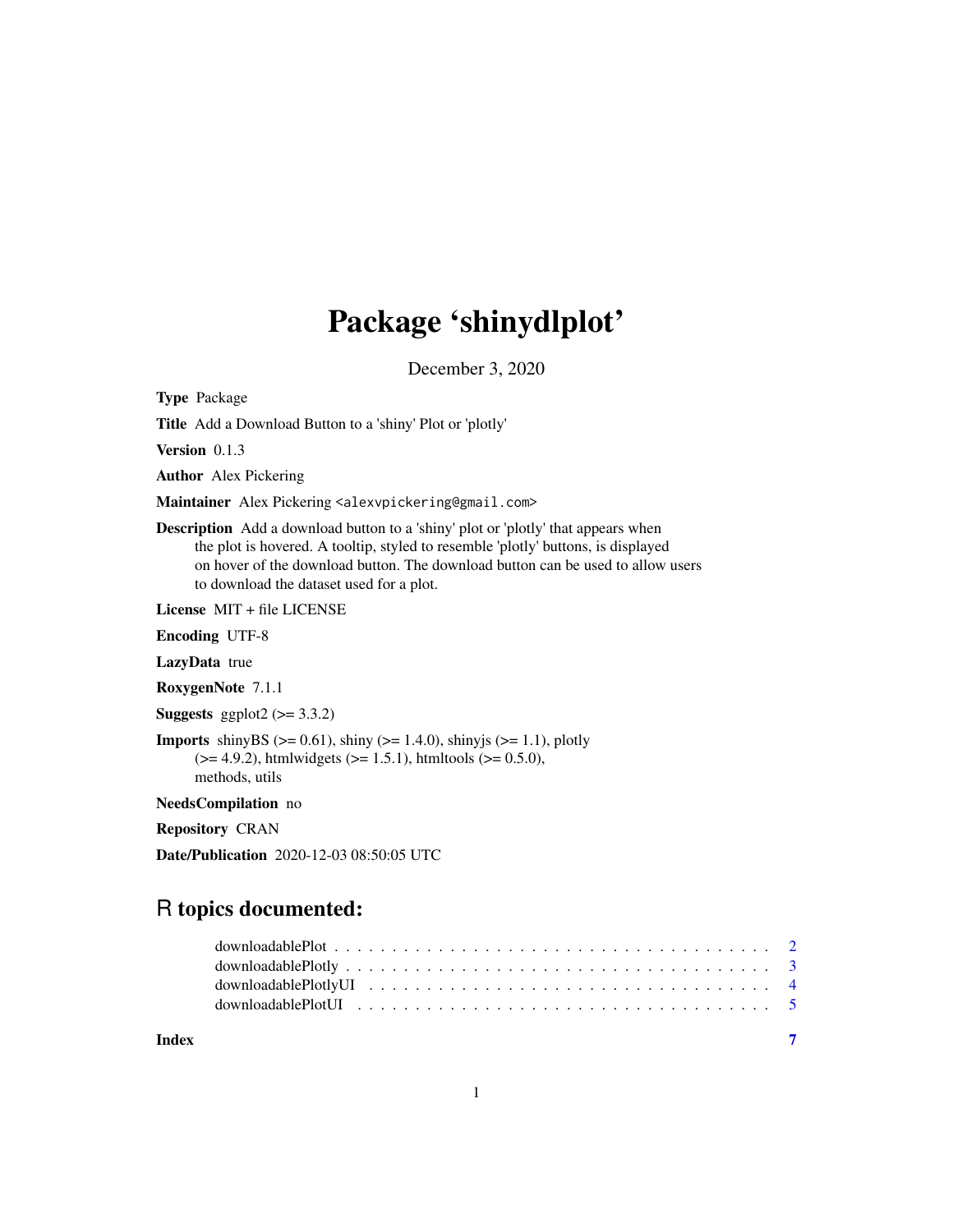<span id="page-1-1"></span><span id="page-1-0"></span>

#### Description

Download button appears on hover in top right.

#### Usage

downloadablePlot(input, output, session, plot, filename, content, ...)

#### Arguments

| input    | standard shiny boilerplate.                                                                                                                                                                                                             |
|----------|-----------------------------------------------------------------------------------------------------------------------------------------------------------------------------------------------------------------------------------------|
| output   | standard shiny boilerplate.                                                                                                                                                                                                             |
| session  | standard shiny boilerplate.                                                                                                                                                                                                             |
| plot     | A ggplot <sub>2</sub> object or a function or reactive that generates a plot.                                                                                                                                                           |
| filename | A string of the filename, including extension, that the user's web browser should<br>default to when downloading the file; or a function that returns such a string.<br>(Reactive values and functions may be used from this function.) |
| content  | A function that takes a single argument file that is a file path (string) of a<br>nonexistent temp file, and writes the content to that file path. (Reactive values<br>and functions may be used from this function.)                   |
| $\cdot$  | additional named arguments passed to render Plot.                                                                                                                                                                                       |

#### Value

No return value, called to generate server logic.

#### See Also

[downloadablePlotUI](#page-4-1), [renderPlot](#page-0-0).

#### Examples

```
library(shiny)
library(shinyjs)
library(shinydlplot)
library(ggplot2)
ui <- fluidPage(
  useShinyjs(),
  downloadablePlotUI(id = 'iris_plot')
\mathcal{L}server <- function(input, output, session) {
```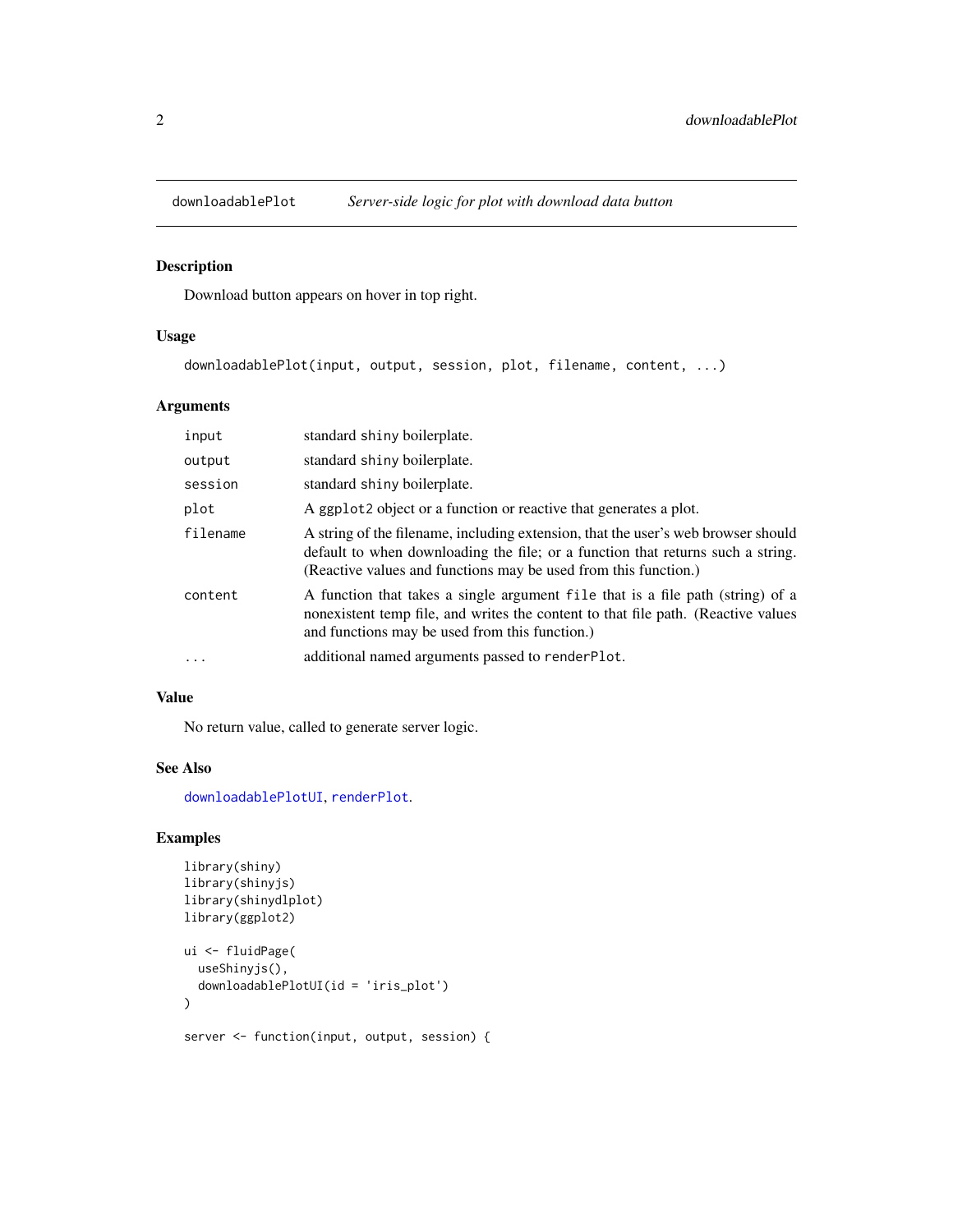```
plot \leq ggplot(iris, aes(x = Sepal.Length, y = Petal.Length)) + geom_point()
  callModule(downloadablePlot,
             id = 'iris_plot',
             plot = plot,
             filename = 'iris.csv',
             content = function(file) {write.csv(iris, file)})
}
## Not run: shinyApp(ui, server)
```
<span id="page-2-1"></span>downloadablePlotly *Server-side logic for plotly with download data button in modebar*

#### Description

Server-side logic for plotly with download data button in modebar

#### Usage

```
downloadablePlotly(
  input,
 output,
  session,
 plot,
 filename,
  content,
  title = "Download plot data"
)
```
#### Arguments

| input    | standard shiny boilerplate.                                                                                                                                                                                                             |
|----------|-----------------------------------------------------------------------------------------------------------------------------------------------------------------------------------------------------------------------------------------|
| output   | standard shiny boilerplate.                                                                                                                                                                                                             |
| session  | standard shiny boilerplate.                                                                                                                                                                                                             |
| plot     | Object of class 'plotly' or a function or reactive that generates one.                                                                                                                                                                  |
| filename | A string of the filename, including extension, that the user's web browser should<br>default to when downloading the file; or a function that returns such a string.<br>(Reactive values and functions may be used from this function.) |
| content  | A function that takes a single argument file that is a file path (string) of a<br>nonexistent temp file, and writes the content to that file path. (Reactive values<br>and functions may be used from this function.)                   |
| title    | Text for plotly tooltip.                                                                                                                                                                                                                |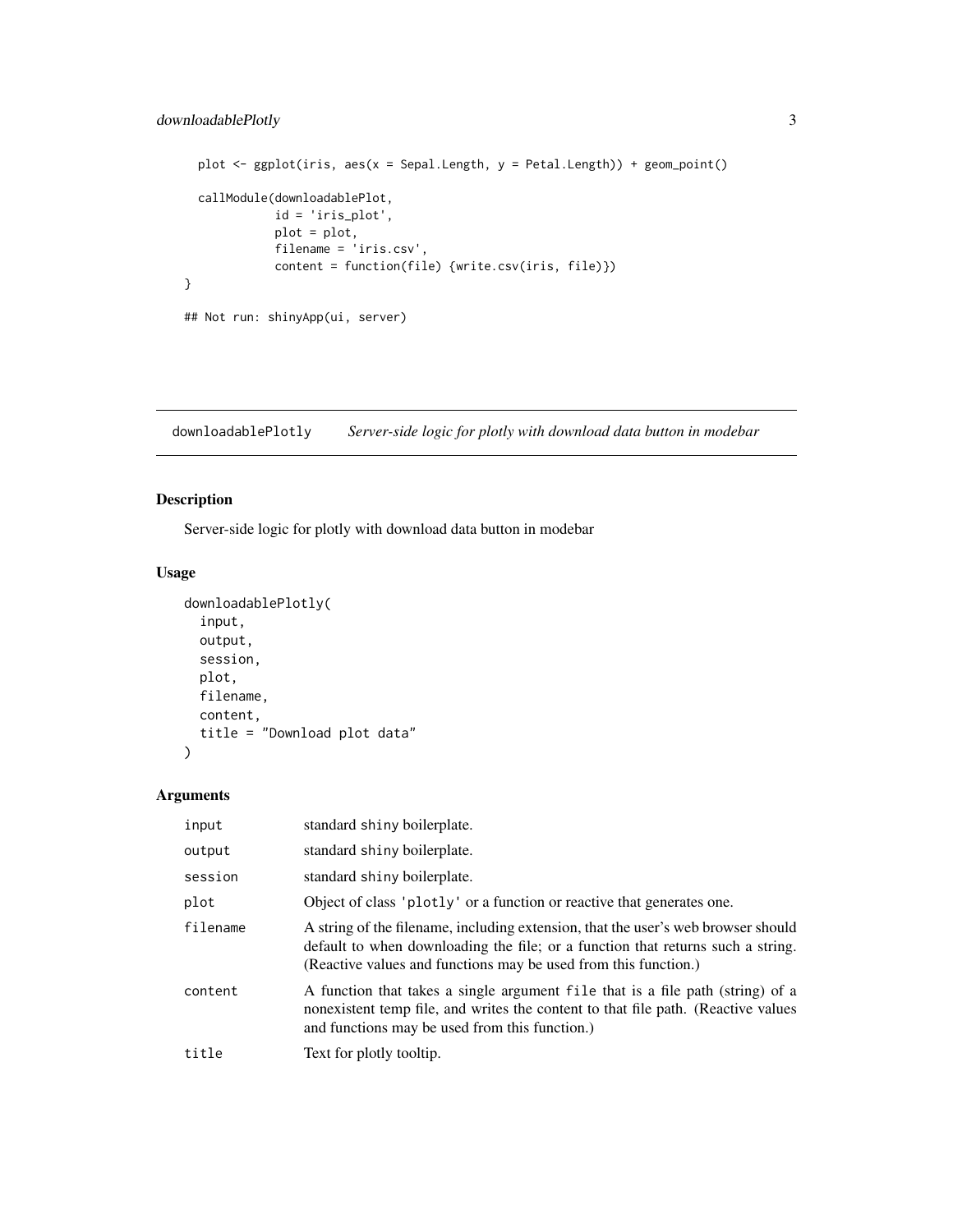# <span id="page-3-0"></span>Value

No return value, called to generate server logic.

# See Also

[downloadablePlotlyUI](#page-3-1)

<span id="page-3-1"></span>downloadablePlotlyUI *UI for plotly with download data button in modebar*

# Description

UI for plotly with download data button in modebar

#### Usage

downloadablePlotlyUI(id, width = "100%", height = "auto", inline = FALSE)

# Arguments

| id     | id string that gets namespaced by shiny:: NS.                                                                                                                                                                                                                               |
|--------|-----------------------------------------------------------------------------------------------------------------------------------------------------------------------------------------------------------------------------------------------------------------------------|
| width  | Must be a valid CSS unit (like "100%", "400px", "auto") or a number, which<br>will be coerced to a string and have "px" appended. Note that, for height, using<br>"auto" or "100%" generally will not work as expected, because of how height is<br>computed with HTML/CSS. |
| height | Must be a valid CSS unit (like "100%", "400px", "auto") or a number, which<br>will be coerced to a string and have "px" appended. Note that, for height, using<br>"auto" or "100%" generally will not work as expected, because of how height is<br>computed with HTML/CSS. |
| inline | use an inline $(\text{span}() )$ or block container $(\text{div}() )$ for the output                                                                                                                                                                                        |

#### Value

an HTML tag object corresponding to the UI for downloadablePlotly.

# See Also

[NS](#page-0-0), [downloadablePlotly](#page-2-1)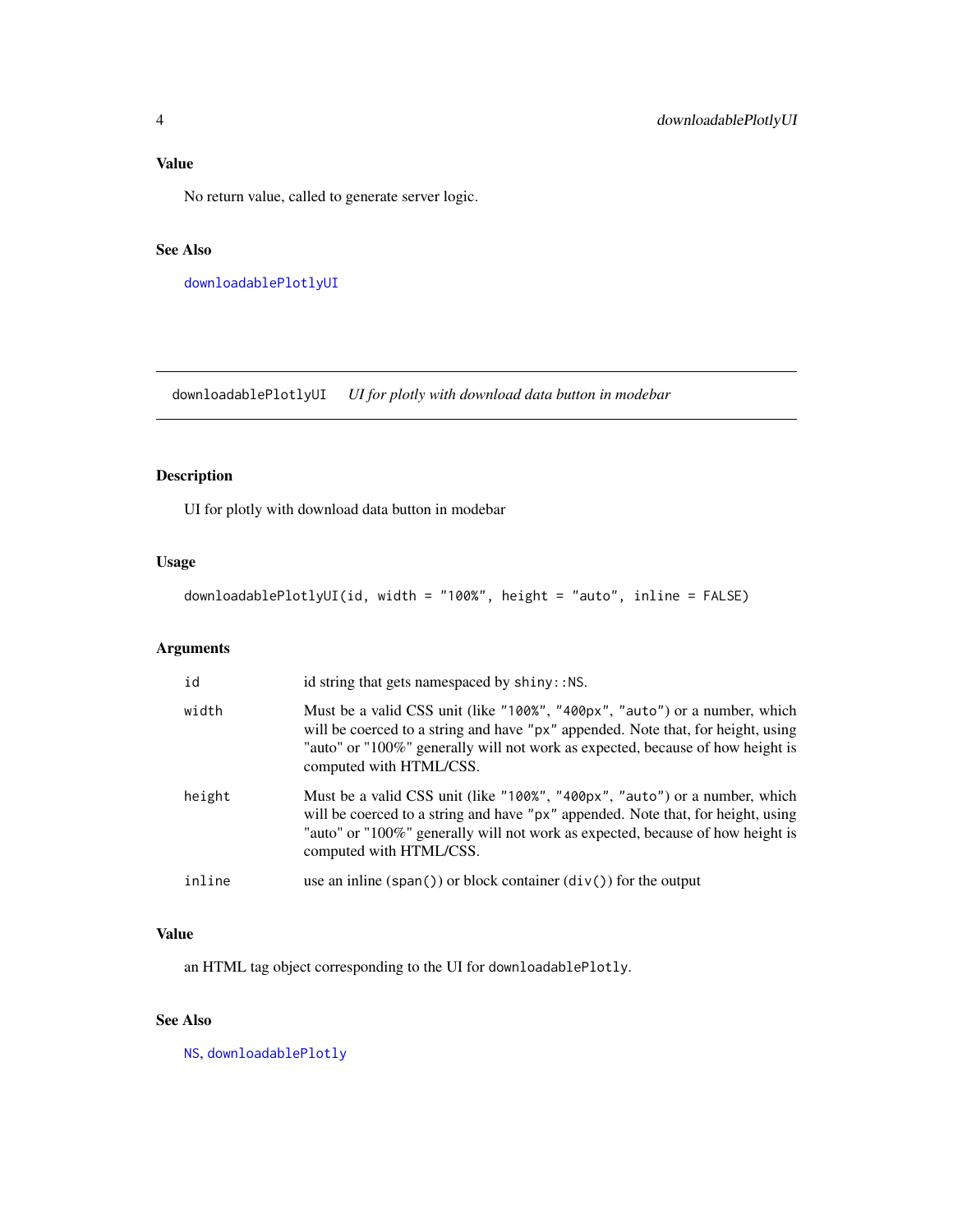#### <span id="page-4-0"></span>downloadablePlotUI 5

#### Examples

```
library(shiny)
library(shinyjs)
library(shinydlplot)
library(plotly)
ui <- fluidPage(
  useShinyjs(),
  downloadablePlotlyUI(id = 'iris')
\overline{)}server <- function(input, output, session) {
  plot \leq plot_ly(data = iris, x = \leqSepal.Length, y = \leqPetal.Length)
  callModule(downloadablePlotly,
             id = 'iris',
             plot = plot,
             filename = 'iris.csv',
             content = function(file) {write.csv(iris, file)})
}
## Not run: shinyApp(ui, server)
```
<span id="page-4-1"></span>downloadablePlotUI *UI for plot with download data button*

#### Description

UI for plot with download data button

#### Usage

```
downloadablePlotUI(
  id,
  title = "Download plot data",
  width = "100%",
  height = "400px"\mathcal{L}
```
#### Arguments

| id    | id string that gets namespaced by shiny:: NS.                                                                                                                                                                                                                                                                                                                                                                                            |
|-------|------------------------------------------------------------------------------------------------------------------------------------------------------------------------------------------------------------------------------------------------------------------------------------------------------------------------------------------------------------------------------------------------------------------------------------------|
| title | Text to display on hover of download button.                                                                                                                                                                                                                                                                                                                                                                                             |
| width | Image width/height. Must be a valid CSS unit (like "100%", "400px", "auto")<br>or a number, which will be coerced to a string and have "px" appended. These<br>two arguments are ignored when inline = TRUE, in which case the width/height<br>of a plot must be specified in render Plot(). Note that, for height, using "auto"<br>or "100%" generally will not work as expected, because of how height is com-<br>puted with HTML/CSS. |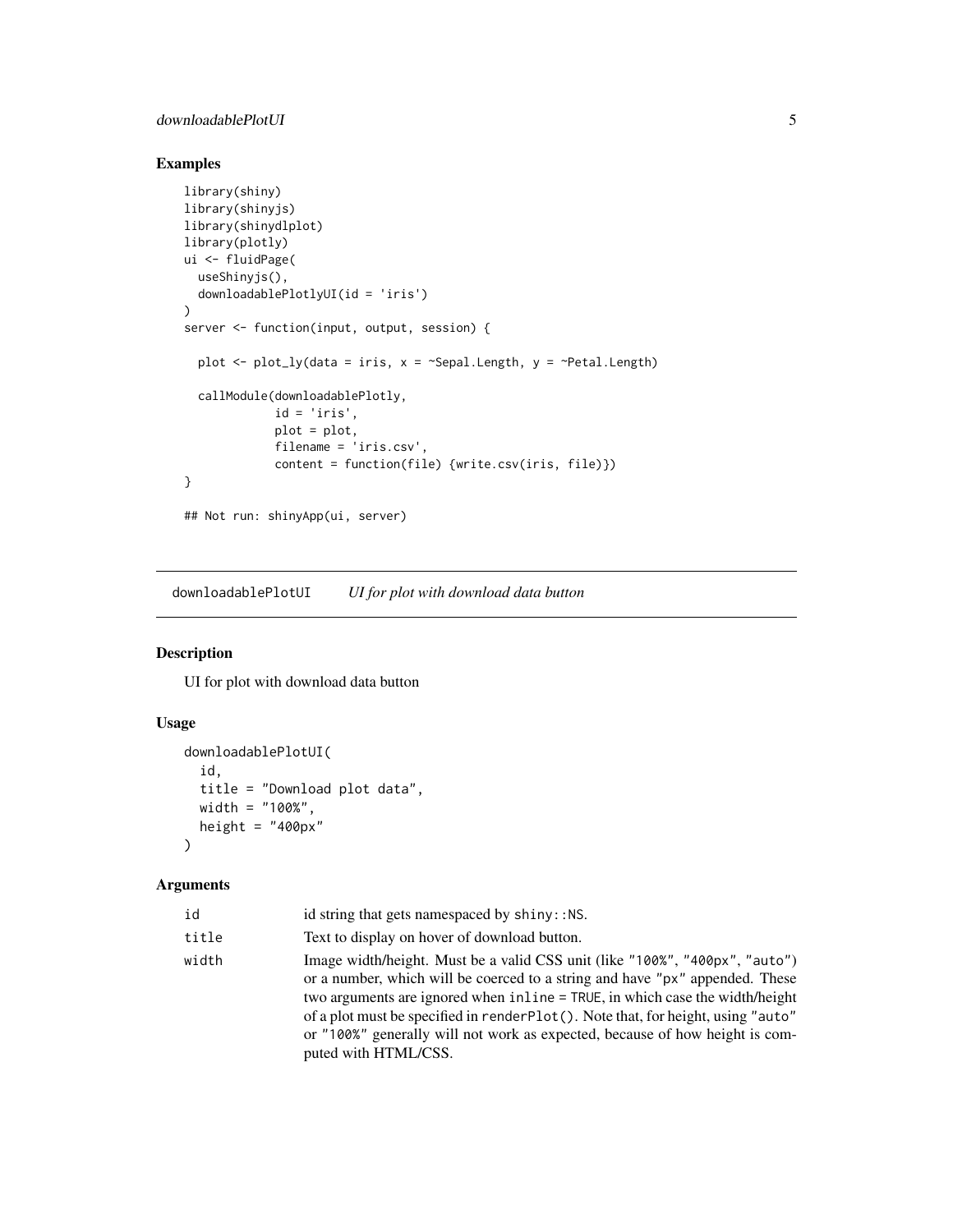<span id="page-5-0"></span>height Image width/height. Must be a valid CSS unit (like "100%", "400px", "auto") or a number, which will be coerced to a string and have "px" appended. These two arguments are ignored when inline = TRUE, in which case the width/height of a plot must be specified in renderPlot(). Note that, for height, using "auto" or "100%" generally will not work as expected, because of how height is computed with HTML/CSS.

#### Value

an HTML tag object corresponding to the UI for downloadablePlot.

# See Also

[NS](#page-0-0), [downloadablePlot](#page-1-1), [plotOutput](#page-0-0)